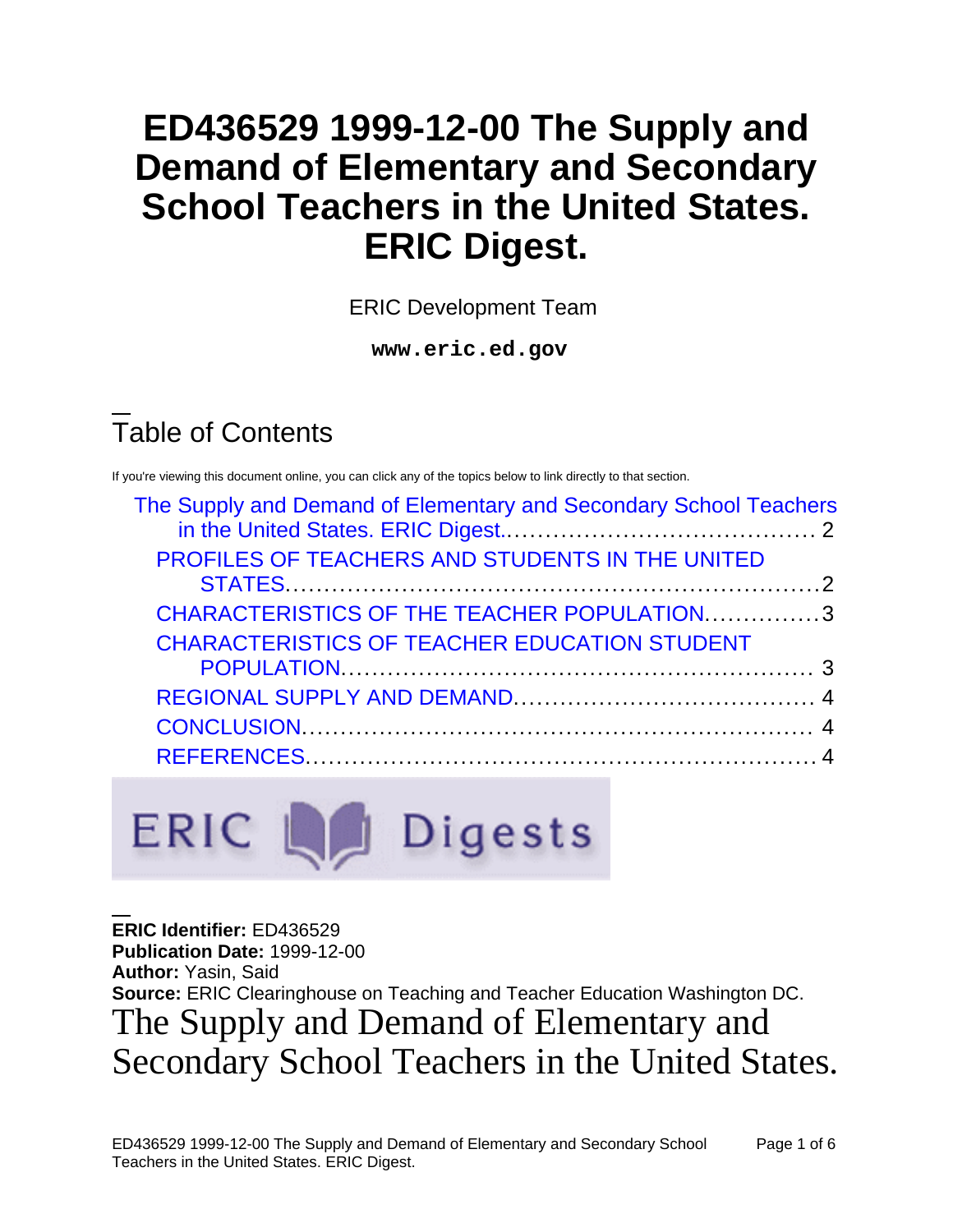# <span id="page-1-0"></span>ERIC Digest.

THIS DIGEST WAS CREATED BY ERIC, THE EDUCATIONAL RESOURCES INFORMATION CENTER. FOR MORE INFORMATION ABOUT ERIC, CONTACT ACCESS ERIC 1-800-LET-ERIC

Policymakers and educational administrators consider several factors when making decisions about the need for teachers. The number of teachers required in a district depends largely on K-12 enrollment growth patterns, the pace of teacher retirement and attrition, and desired teacher-student ratios. Other factors, such as high immigration rates within the population or policies on reducing class size, also contribute to the demand for new teachers (Yasin, 1998). This digest will give a brief overview of teacher supply and demand in the United States, including projections for the next 10 years.

#### <span id="page-1-1"></span>PROFILES OF TEACHERS AND STUDENTS IN THE UNITED STATES

For the past ten years, the supply of public elementary and secondary school teachers has grown. Currently, the number of teachers in the United States is estimated to be 3.1 million, 2,666,034 of whom are teaching in public elementary and secondary schools (Snyder, 1999). Another 400,000 teach in private elementary and secondary schools (NCES, 1997). These estimates indicate an increase of about 17 percent since 1988. For the 1998-99 school year, there were 2,780,074 teachers in public schools. Over a million of those teachers (approximately 40 percent) were in the six states of California, Florida, Illinois, New York, Ohio, and Texas.

The number of elementary and secondary school teachers is projected to increase by 1.1 percent annually to a total of 3.46 million by the year 2008 (Gerald & Hussar, 1998). Elementary school teachers will increase to 2.05 million and secondary school teachers will increase to 1.19 million by 2008 (Gerald & Hussar, 1998). Similarly, elementary and secondary student enrollments are projected to increase to 54.27 million for the same time period. However, other factors such as teacher retirement and increased immigration will continue to increase the number of students, and thus the need for more teachers.

The projected demand for teachers may outpace the projected growth in the supply of teachers. Some researchers and policymakers estimate that school districts will have to hire about 200,000 teachers annually over the next decade to keep pace with rising student enrollments and teacher retirements for a total of 2.2 million additional teachers (Fideler & Haselkorn, 1999). However, some researchers point out that shortages are limited to particular regions and communities and argue that there is not an over-all teacher shortage. Moreover, most of the new teachers are needed in the specific subject areas of bilingual education, special education, mathematics, and physics and chemistry (Darling-Hammond & Berry, et. al., 1999; Bradley, 1999). In addition, the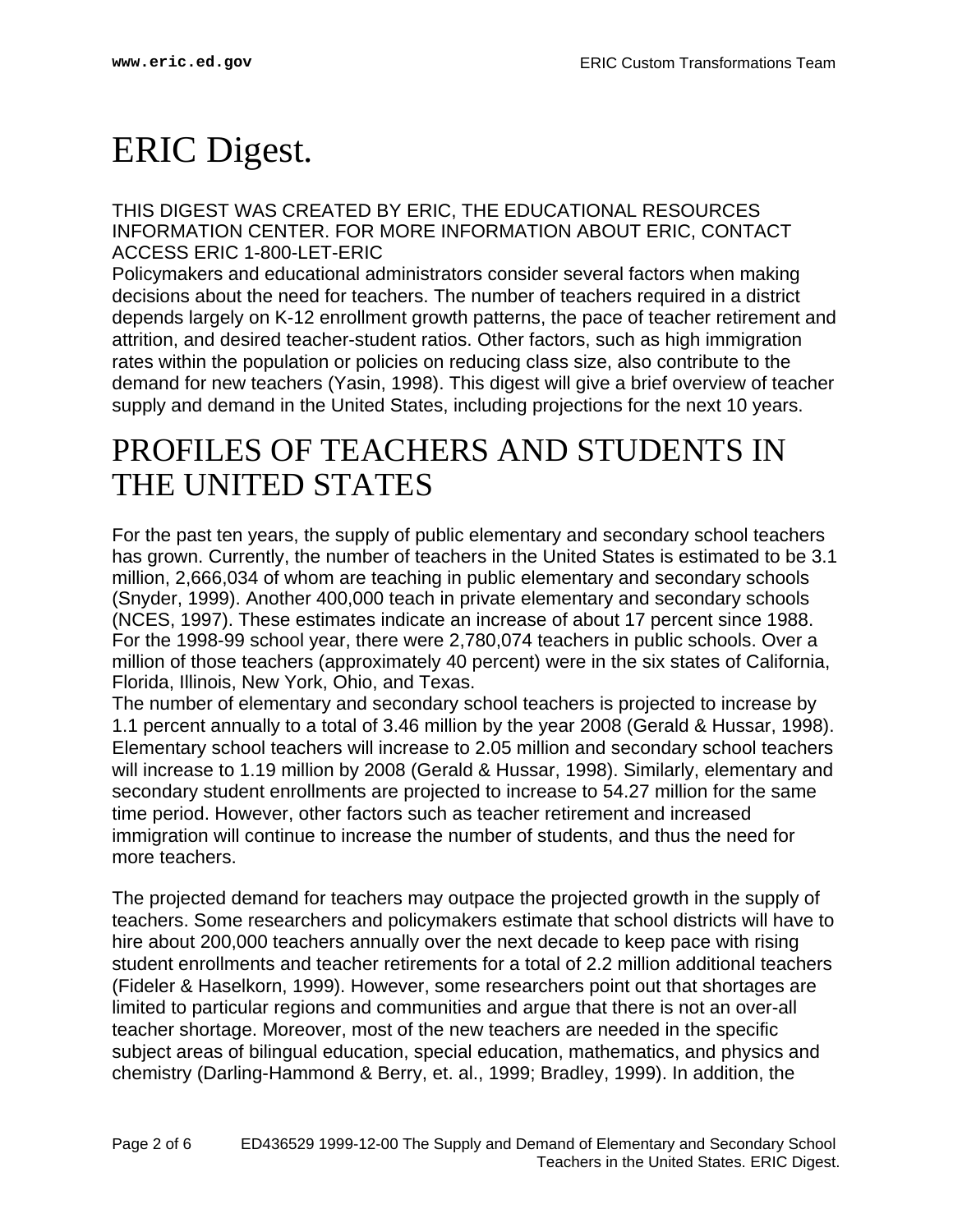growth in the minority student population points to a need for more teachers of color.

Urban and poor communities will have the greatest need for teachers, with more than 700,000 additional teachers needed in the next decade. Urban communities also face the added challenge of retaining their teachers, who may be attracted to the higher salaries offered in wealthier suburban school districts.

The pupil-teacher ratio at the elementary school level in the United States is well within the range for developed countries: The U.S. pupil-teacher ratio is 17. The pupil-teacher ratios in other developed countries are as low as 11 in Italy and Denmark and as high as 27 in Turkey (Snyder, 1999).

#### <span id="page-2-0"></span>CHARACTERISTICS OF THE TEACHER POPULATION

The majority of elementary and secondary school teachers are female (74%) and white (87%) (AACTE, 1999). Some recent estimates indicate that the percentage of white teachers in public schools has increased to as high as 90 percent, while African-Americans comprise only 7 percent of public school teachers (Snyder, 1999). The average age among public school teachers is 44, and the average length of experience is 15 years (Snyder, 1999).

The story is different among the student population. Of the 51 million elementary and secondary students enrolled in American schools in 1997, approximately 35 percent were minorities (Snyder, 1998). (See table 1). It is estimated that by as early as the year 2000, 40 percent of elementary and secondary students will be minorities.

NCES (1997) data show that 20 percent of teachers will abandon their profession within the first three years, while 9 percent will leave within the first year of teaching. Others estimate that as many as 50 percent of new teachers leave the teaching profession within their first five years (Darling- Hammond and Sclan, 1996). About 75 percent of students in teacher preparation programs applied for teaching jobs, while 58 percent were employed as teachers by the following year.

#### <span id="page-2-1"></span>CHARACTERISTICS OF TEACHER EDUCATION STUDENT POPULATION

For the period 1989 to 1995, enrollment in schools, colleges, and departments of education increased by 5.5 percent to 520,555 (AACTE, 1999). The largest increases occurred among Asian/Pacific Americans (97%) and Hispanic Americans (80%). African American enrollment increased during this period by approximately 40 percent (AACTE, 1999). It is important to note that 34 percent of African American students in schools, colleges, and departments of education are also enrolled in Historically Black Colleges and Universities (HBCUs).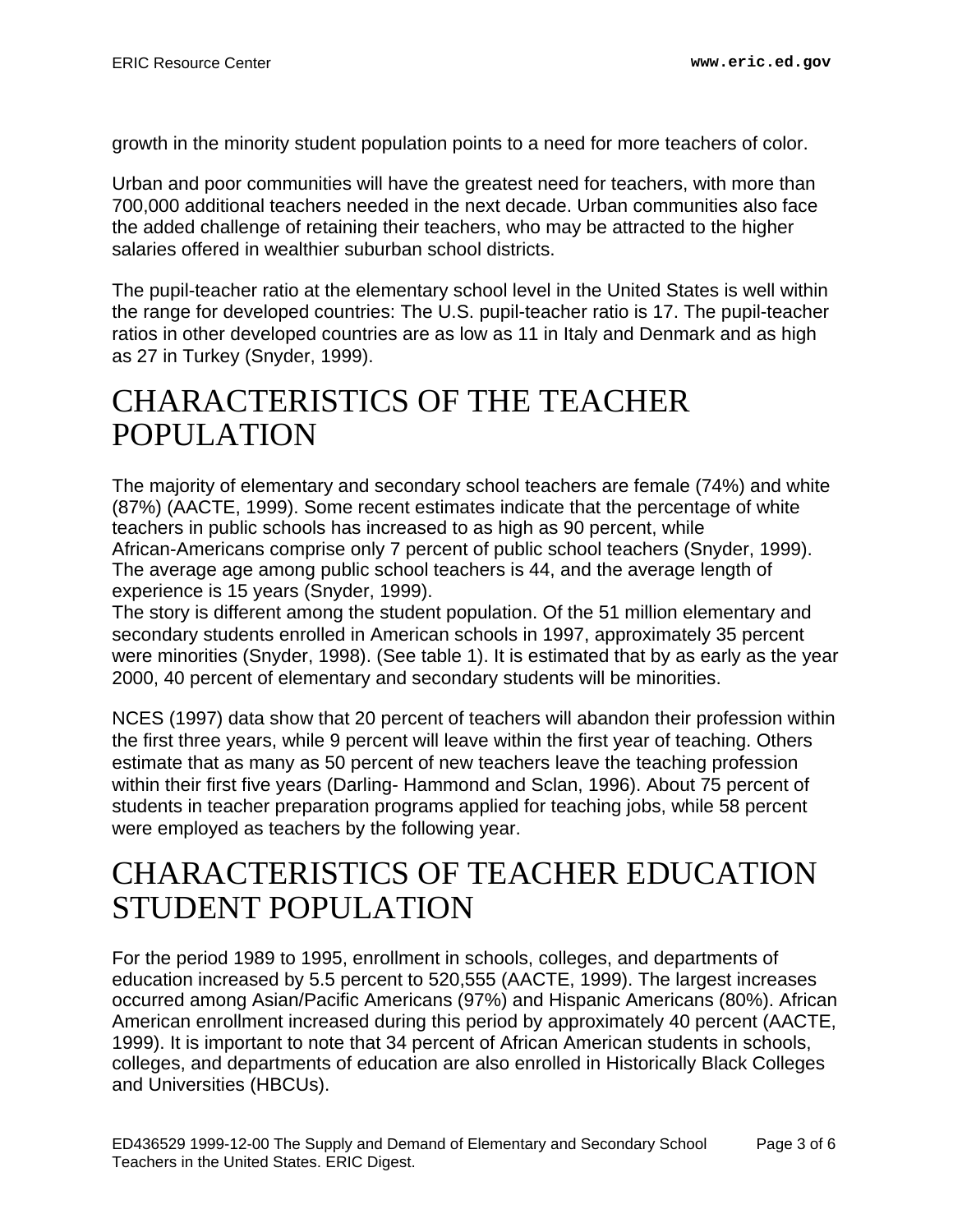The overwhelming majority of students in teaching schools and colleges were white (80.5%) and female (74.2%). Approximately 9 percent of students enrolled in schools, colleges and departments of education were African American, and approximately 5 percent were Hispanic. (See table 2). Native American/American Indians and Alaskan Natives have the highest proportion of males enrolled in a teacher education program at 29 percent.

As table 3 shows, elementary education accounts for approximately 41 percent of undergraduate student enrollment in schools, colleges, and departments of education. This is followed by enrollment in secondary education, with approximately 27 percent of the student population. Early childhood and special education enrollments account for 9 percent of the student population (AACTE, 1999). It is estimated that two-thirds of the 160,000 students who acquire bachelor's and master's degrees in teaching are hired to teach (Darling-Hammond & Berry, et. al., 1999).

### <span id="page-3-0"></span>REGIONAL SUPPLY AND DEMAND

The distribution of teachers across states and regions in the United States is uneven. The reason for this uneven distribution is that some states have historically produced more teachers than they need, while others have needed more than they produce. States such as Connecticut, Minnesota, New York, Pennsylvania, and Wisconsin have historically produced more teachers than they employ (Bradley, 1999). Others such as California, Florida, Nevada, and Texas require more teachers than they produce. The maldistribution of teachers is not just among states; the problem exists within states. For example, of the 21,500 teachers licensed in New York in 1996-97, only 5,900 were employed in the state. Despite the existence of licensed teachers in New York, the state hired 9,000 unlicensed teachers for the same time period (Bradley, 1999). In Wisconsin, of the approximately 4,000 teachers licensed in 1996-97, only 32 percent were hired locally by the 1997-98 school year. One reason for the intra-state maldistribution of teachers is salary discrepancies. Some wealthier and suburban districts pay teachers as much as 20 percent more than other districts within the state (Bradley, 1999) and easily attract the licensed teachers they need. Other districts may not be able to offer attractive teacher salaries. Thus, some school districts have a greater need for teachers than others.

## <span id="page-3-1"></span>**CONCLUSION**

While the supply of teachers has grown over the past ten years, the projected demand for teachers indicates that the supply must continue to increase over the next decade. The demand for new teachers may vary by district, depending on local population growth, immigration rates, teacher retirements and attrition, and teaching salaries offered.

#### <span id="page-3-2"></span>**REFERENCES**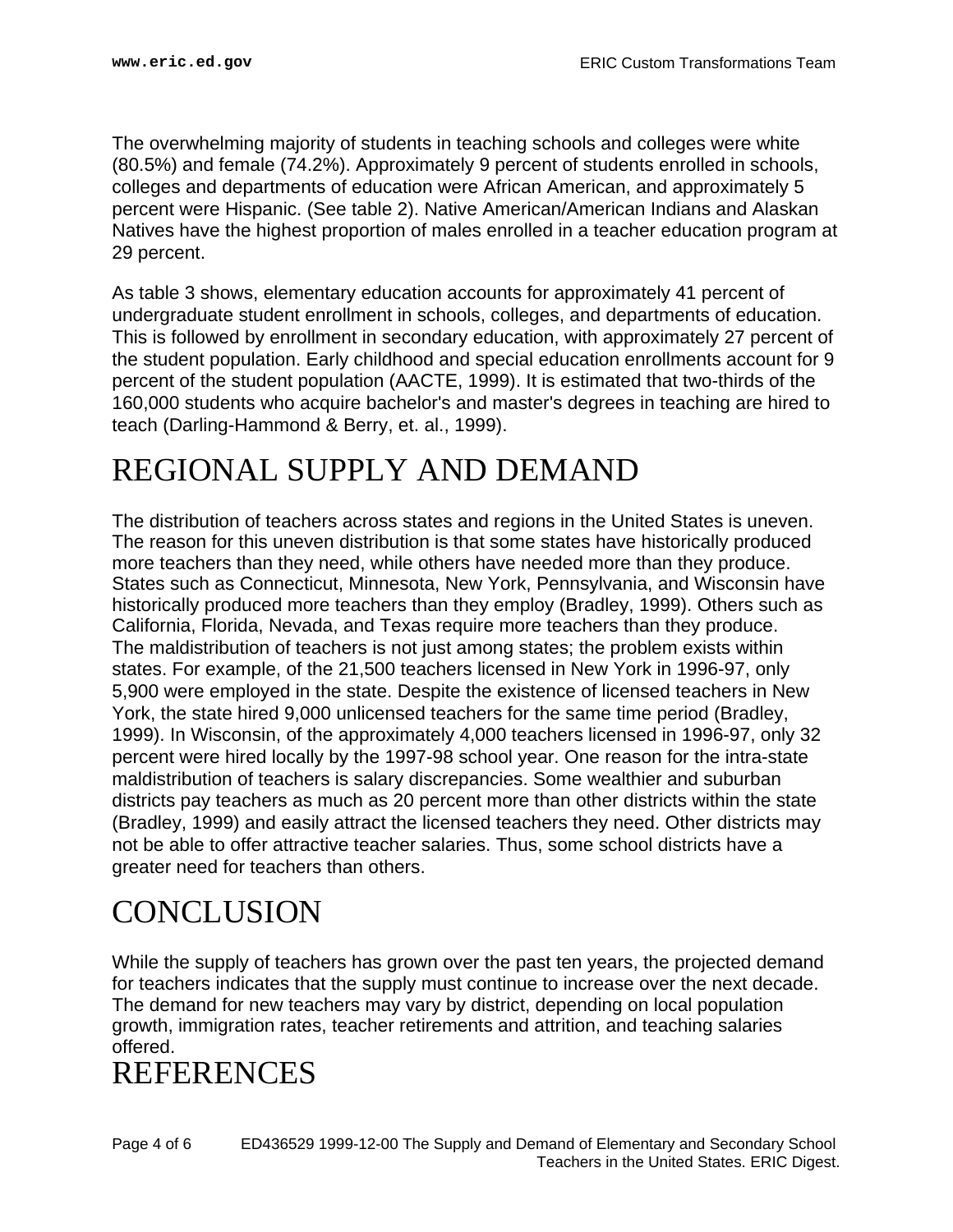American Association of Colleges of Teacher Education (1999). Teacher education pipeline IV: Schools, colleges, and departments of education. Washington D.C.: AACTE.

Bradley, A. (1999). States' uneven teacher supply complicates staffing of schools. Education Week, 18.

Fideler, E., & Haselkorn, D. (1999). Learning the ropes: Urban teacher induction programs and practices in the United States. Belmont, Massachusetts: Recruiting New Teachers, Inc.

Darling-Hammond & Sclan, E. (1996). Who teaches and why: Building a profession for 21st century schools. In J. Sikula, T. Buttery, and E. Guyton (Eds.), The Handbook of research on teacher education. NY: Macmillan.

Darling-Hammond, L., & Dilworth, M. E. (1997). Recruiting, preparing, and retaining persons of color in the teaching profession. Washington, DC: Office of Educational Research and Improvement (OERI).

Darling-Hammond, L., Berry, B. T., Haselkorn, D., & Fideler, E. (1999). Teacher recruitment, selection, and induction: Policy Influences on the supply and quality of teachers. In L. Darling-Hammond, and G. Sykes (Eds.), Teaching as the learning profession. Handbook of policy and practice. San Francisco: Jossey-Bass.

Gerald, D. E., & Hussar, W. J. (1998). Projections of education statistics to 2008. Washington, DC: U.S. Department of Education, Office of Education Research and Improvement.

NCES (1998). The condition of education 1998. Washington, DC: U.S. Department of Education.

Snyder, T. (1999). Digest of education statistics, 1998. Washington, DC: National Center for Education Statistics, U.S. Department of Education.

Yasin, S. (1998). Teacher shortages across the nation: Implications for SCDEs. Briefs, 19(12), 1.

This project has been funded at least in part with Federal funds from the U.S. Department of Education, Office of Educational Research and Improvement, under contract number ED-99-CO-0007. The content of this publication does not necessarily reflect the views of or policies of the U.S. Department of Education nor does mention of trade names, commercial products, or organizations imply endorsement by the U.S. Government.

TABLE 1